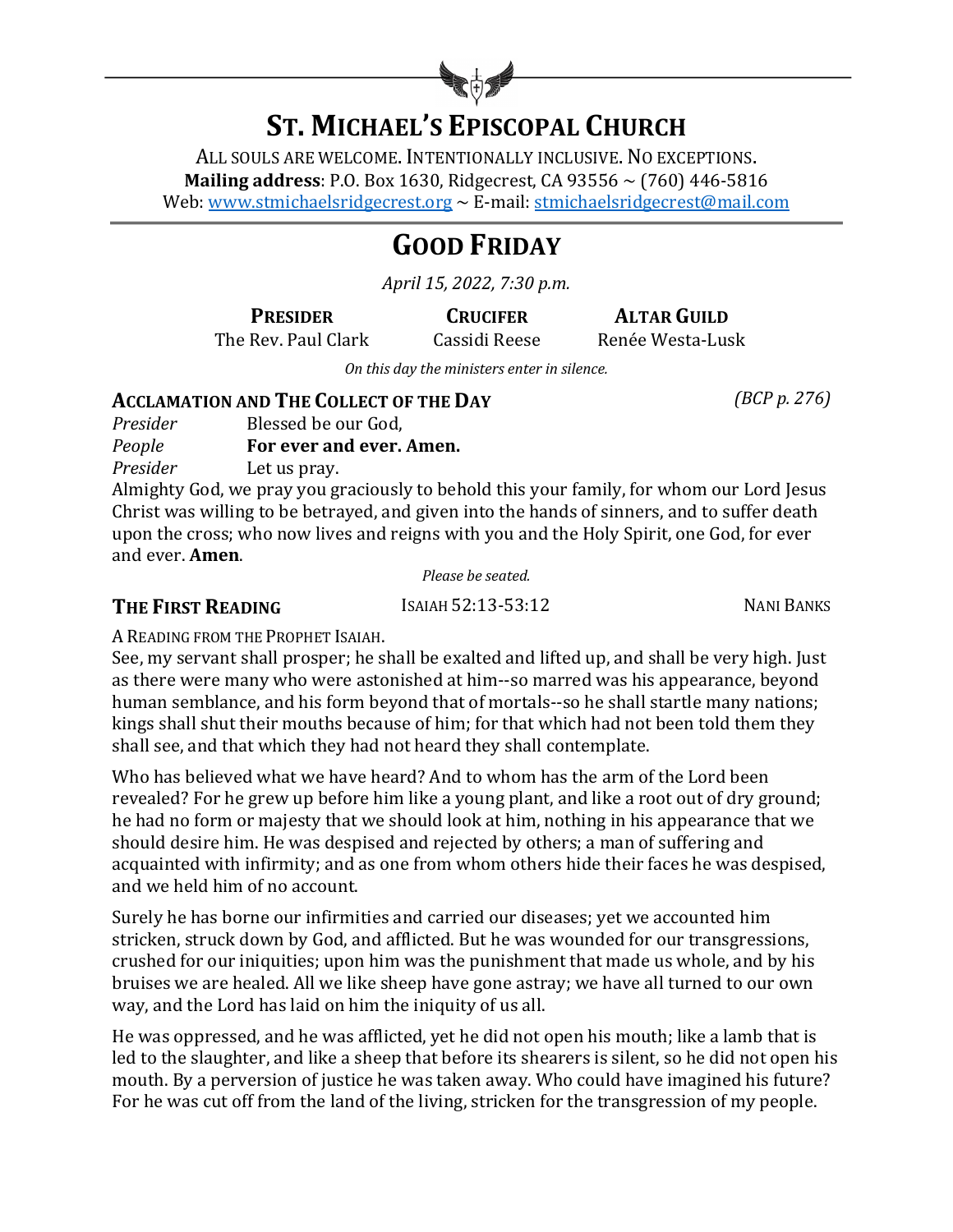They made his grave with the wicked and his tomb with the rich, although he had done no violence, and there was no deceit in his mouth.

Yet it was the will of the Lord to crush him with pain. When you make his life an offering for sin, he shall see his offspring, and shall prolong his days; through him the will of the Lord shall prosper. Out of his anguish he shall see light; he shall find satisfaction through his knowledge. The righteous one, my servant, shall make many righteous, and he shall bear their iniquities. Therefore I will allot him a portion with the great, and he shall divide the spoil with the strong; because he poured out himself to death, and was numbered with the transgressors; yet he bore the sin of many, and made intercession for the transgressors.

Hear what the Spirit is saying to God's people. **Thanks be to God.** 

#### **THE RESPONSE** PSALM 22 NANI BANKS

*Remaining seated, the Leader and the People say the Psalm responsively by whole verse.* THE PSALM APPOINTED IS PSALM 22. My God, my God, why have you forsaken me?  $*$ and are so far from my cry and from the words of my distress? **O** my God, I cry in the daytime, but you do not answer; \* by night as well, but I find no rest. Yet you are the Holy One, \* enthroned upon the praises of Israel. Our forefathers put their trust in you; \* **they trusted, and you delivered them.** They cried out to you and were delivered; \* they trusted in you and were not put to shame. But as for me, I am a worm and no man, \* scorned by all and despised by the people. All who see me laugh me to scorn; \* they curl their lips and wag their heads, saying, "He trusted in the Lord; let him deliver him; \* let him rescue him, if he delights in him." Yet you are he who took me out of the womb,  $*$ and kept me safe upon my mother's breast. I have been entrusted to you ever since I was born; \* **you** were my God when I was still in my mother's womb. Be not far from me, for trouble is near, \* and there is none to help. **Many young bulls encircle me;** \* strong bulls of Bashan surround me. They open wide their jaws at me,  $*$ like a ravening and a roaring lion. I am poured out like water; all my bones are out of joint; \* my heart within my breast is melting wax. My mouth is dried out like a pot-sherd; my tongue sticks to the roof of my mouth;  $*$ and you have laid me in the dust of the grave. Packs of dogs close me in, and gangs of evildoers circle around me; \* they pierce my hands and my feet; I can count all my bones.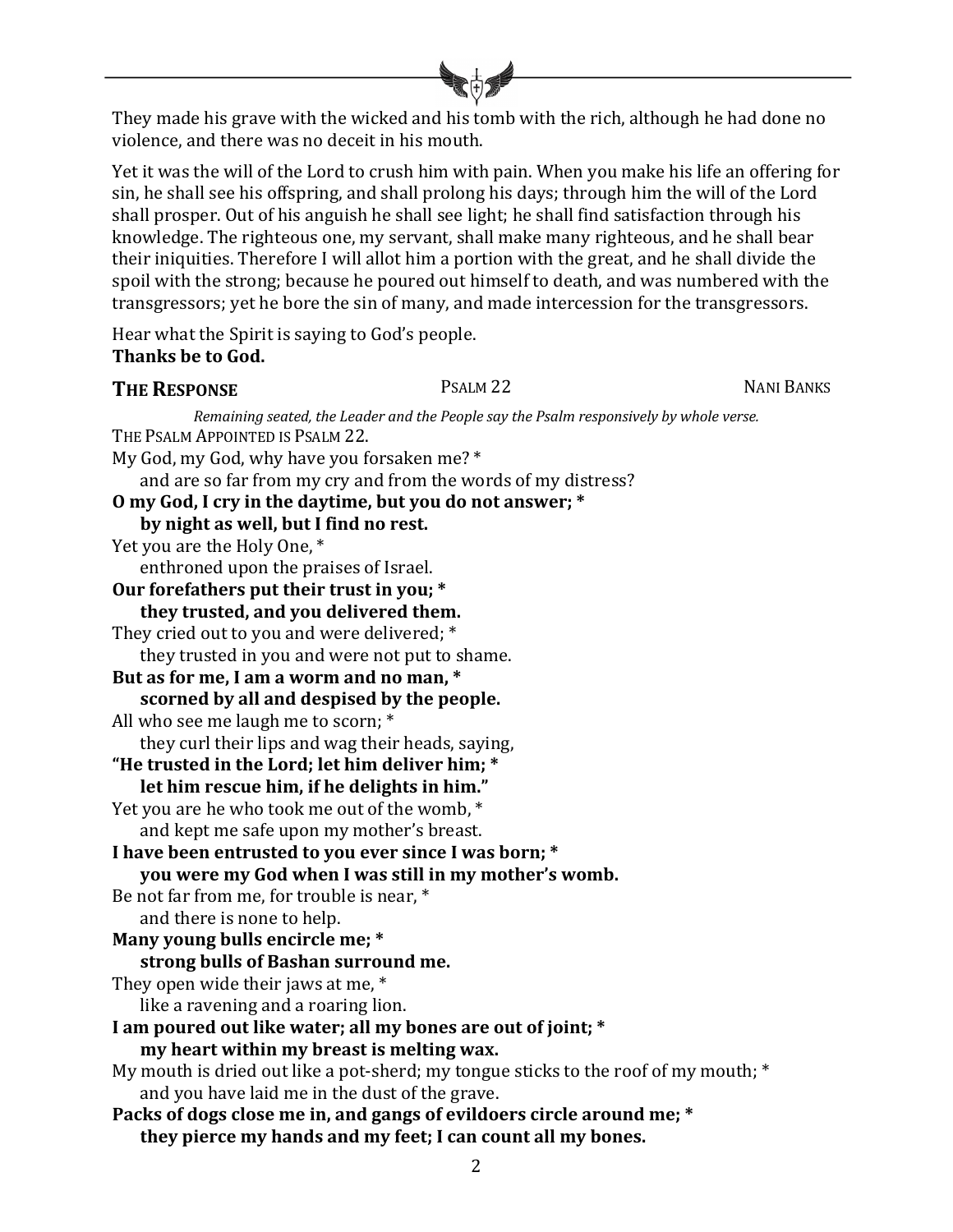

They stare and gloat over me; \*

they divide my garments among them; they cast lots for my clothing.

#### Be not far away, O Lord; \*

#### **you are my strength; hasten to help me.**

Save me from the sword, \*

my life from the power of the dog.

## Save me from the lion's mouth, \*

#### my wretched body from the horns of wild bulls.

I will declare your Name to my brethren; \*

in the midst of the congregation I will praise you.

### Praise the Lord, you that fear him; \*

```
stand in awe of him, O offspring of Israel; all you of Jacob's line, give glory.
```
For he does not despise nor abhor the poor in their poverty;

neither does he hide his face from them; \*

but when they cry to him he hears them.

My praise is of him in the great assembly; \*

#### I will perform my vows in the presence of those who worship him.

The poor shall eat and be satisfied, and those who seek the Lord shall praise him: \* "May your heart live for ever!"

#### All the ends of the earth shall remember and turn to the Lord, \* and all the families of the nations bow before him.

For kingship belongs to the Lord;  $*$ 

he rules over the nations.

#### To him alone all who sleep in the earth bow down in worship; \* all who go down to the dust fall before him.

- My soul shall live for him; my descendants shall serve him;  $*$ they shall be known as the Lord's for ever.
- They shall come and make known to a people yet unborn \* the saving deeds that he has done.

### **THE SECOND READING** HEBREWS 10:16-25 NANI BANKS

A READING FROM THE LETTER TO THE HEBREWS.

The Holy Spirit testifies saying, "This is the covenant that I will make with them after those days, says the Lord: I will put my laws in their hearts, and I will write them on their minds," he also adds, "I will remember their sins and their lawless deeds no more." Where there is forgiveness of these, there is no longer any offering for sin.

Therefore, my friends, since we have confidence to enter the sanctuary by the blood of Jesus, by the new and living way that he opened for us through the curtain (that is, through his flesh), and since we have a great priest over the house of God, let us approach with a true heart in full assurance of faith, with our hearts sprinkled clean from an evil conscience and our bodies washed with pure water. Let us hold fast to the confession of our hope without wavering, for he who has promised is faithful. And let us consider how to provoke one another to love and good deeds, not neglecting to meet together, as is the habit of some, but encouraging one another, and all the more as you see the Day approaching.

Hear what the Spirit is saying to God's people. Thanks be to God.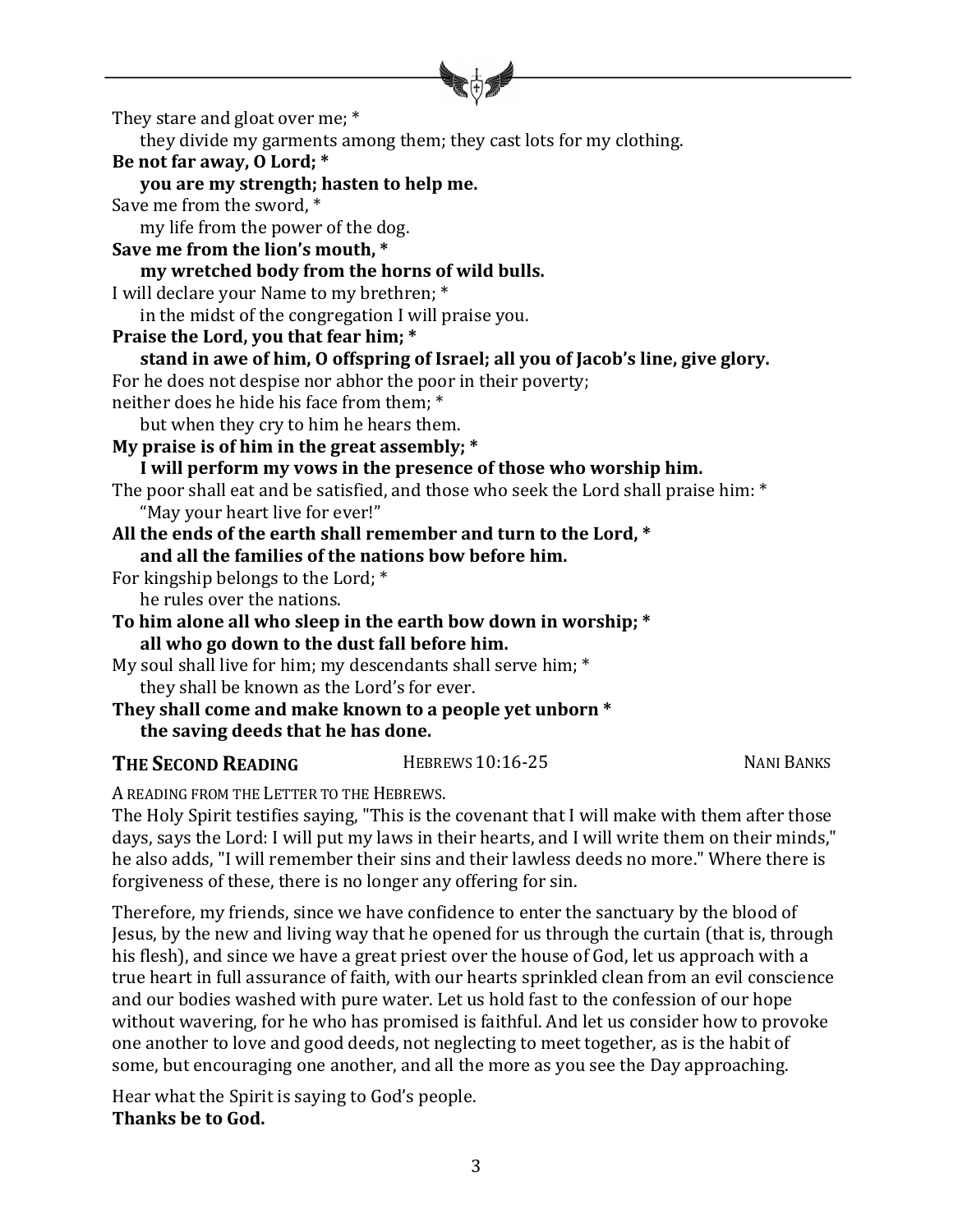

*Please remain seated for the reading of the Passion Gospel.* 

**THE PASSION GOSPEL** JOHN 18:1-19:42 (CEB)

The purpose for proclaiming the Passion narrative at length is to enable the assembly to experience the love of *Christ offered to all people, despite our sins. It is a love that even death could not vanquish. The tragic crimes committed during the Passion of Christ cannot be attributed indiscriminately to all Jews of that time, nor to Jews* today, and we should beware of reading these scriptures as polemic against Jews. We are mindful that Jesus, his *mother Mary, and the apostles all were Jewish. We claim that Christ's death and resurrection, and the grace and love* of God we interpret as gifts offered through them, are indeed offered to all people of all times.

*The Passion is read by three voices*

1. The Narrator **ALANA** SPURLING

**2.** *Jesus* CASSIDI REESE

3. Reader for all other single voices RICHARD HENDRICKS In addition the congregation should contribute the voices of the crowd and other groups of voices. These sections

*are marked "All" and are printed in bold.* 

*Narrator:* Hear the passion of Our Lord Jesus Christ, according to John.

*Narrator:* After he said these things, Jesus went out with his disciples and crossed over to the other side of the Kidron Valley. He and his disciples entered a garden there. Judas, his betrayer, also knew the place because Jesus often gathered there with his disciples. Judas brought a company of soldiers[a] and some guards from the chief priests and Pharisees. They came there carrying lanterns, torches, and weapons. Jesus knew everything that was to happen to him, so he went out and asked,

*Jesus:* Who are you looking for?

*Narrator:* They answered,

#### *All:* **Jesus the Nazarene.**

*Narrator:* He said to them.

- *Jesus:* I Am.
- *Narrator:* (Judas, his betrayer, was standing with them.) When he said, "I Am," they shrank back and fell to the ground. He asked them again,

*Jesus:* Who are you looking for?

*Narrator:* They said, 

#### All: **Jesus the Nazarene.**

*Narrator:* Jesus answered,

*Jesus:* I told you, "I Am." If you are looking for me, then let these people go.

*Narrator:* This was so that the word he had spoken might be fulfilled: "I didn't lose anyone of those whom you gave me." Then Simon Peter, who had a sword, drew it and struck the high priest's servant, cutting off his right ear. (The servant's name was Malchus.) Jesus told Peter,

*Jesus:* Put your sword away! Am I not to drink the cup the Father has given me?

*Narrator:* Then the company of soldiers, the commander, and the guards from the Jewish leaders took Jesus into custody. They bound him and led him first to Annas. He was the father-in-law of Caiaphas, the high priest that year. (Caiaphas was the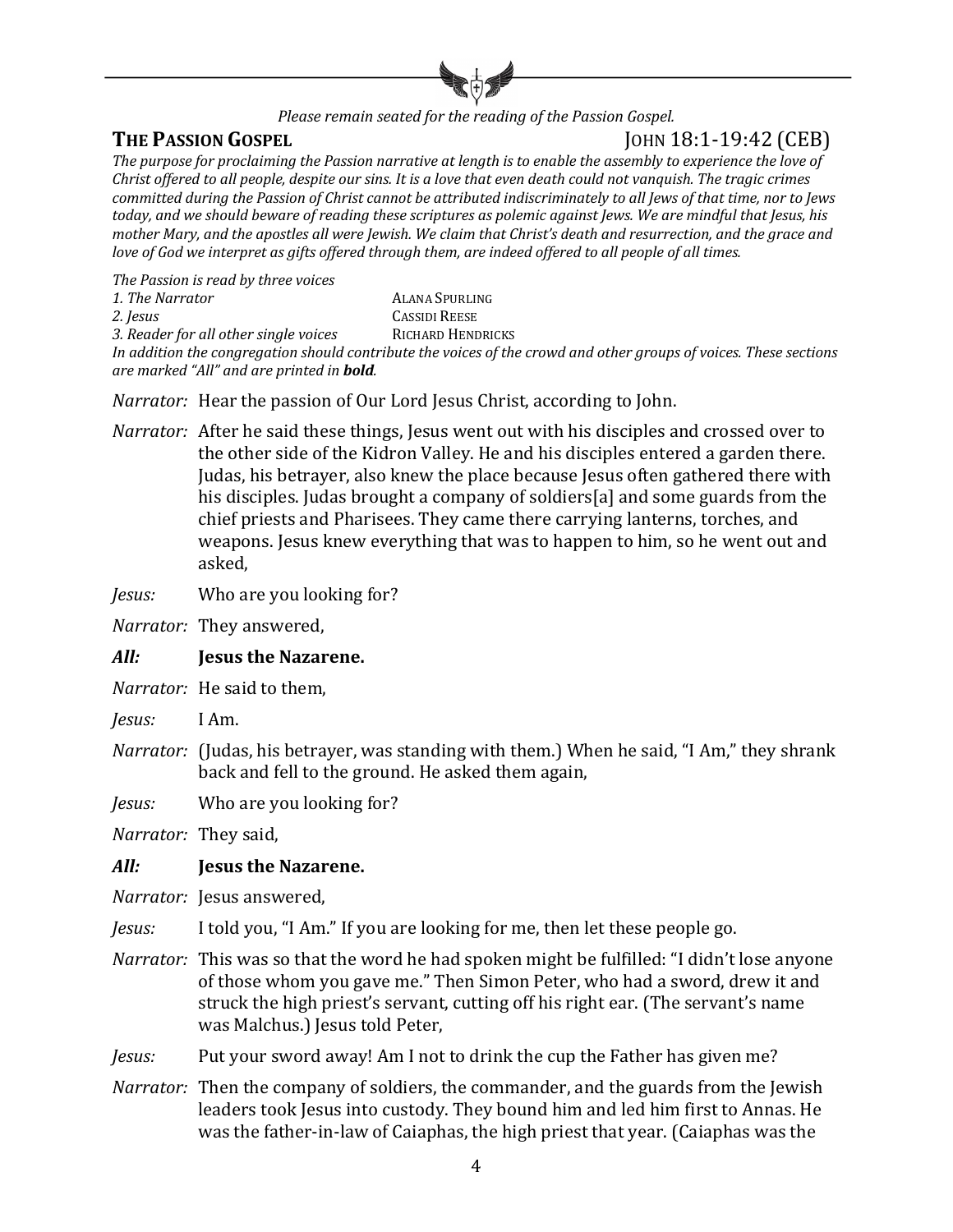

one who had advised the Jewish leaders that it was better for one person to die for the people.) Simon Peter and another disciple followed Jesus. Because this other disciple was known to the high priest, he went with Jesus into the high priest's courtyard. However, Peter stood outside near the gate. Then the other disciple (the one known to the high priest) came out and spoke to the woman stationed at the gate, and she brought Peter in. The servant woman stationed at the gate asked Peter.

- *Reader:* Aren't you one of this man's disciples?
- *Narrator:* Peter replied,
- *Reader:* I am not.
- *Narrator:* The servants and the guards had made a fire because it was cold. They were standing around it, warming themselves. Peter joined them there, standing by the fire and warming himself. Meanwhile, the chief priest questioned Jesus about his disciples and his teaching. Jesus answered,
- *Jesus:* I've spoken openly to the world. I've always taught in synagogues and in the temple, where all the Jews gather. I've said nothing in private. Why ask me? Ask those who heard what I told them. They know what I said.
- *Narrator:* After Jesus spoke, one of the guards standing there slapped Jesus in the face.
- *Reader:* Is that how you would answer the high priest?
- *Narrator:* Jesus replied,
- *Jesus:* If I speak wrongly, testify about what was wrong. But if I speak correctly, why do you strike me?
- *Narrator:* Then Annas sent him, bound, to Caiaphas the high priest. Meanwhile, Simon Peter was still standing with the guards, warming himself. They asked,
- All *"Aren't* **you one of his disciples?"**
- *Narrator:* Peter denied it, saying,
- *Reader:* I am not.
- *Narrator:* A servant of the high priest, a relative of the one whose ear Peter had cut off, said to him.
- *Reader:* Didn't I see you in the garden with him?
- *Narrator:* Peter denied it again, and immediately a rooster crowed.

The Jewish leaders led Jesus from Caiaphas to the Roman governor's palace. It was early in the morning. So that they could eat the Passover, the Jewish leaders wouldn't enter the palace; entering the palace would have made them ritually impure. So Pilate went out to them and asked,

- *Reader:* What charge do you bring against this man?
- *Narrator:* They answered,

#### All: If he had done nothing wrong, we wouldn't have handed him over to you.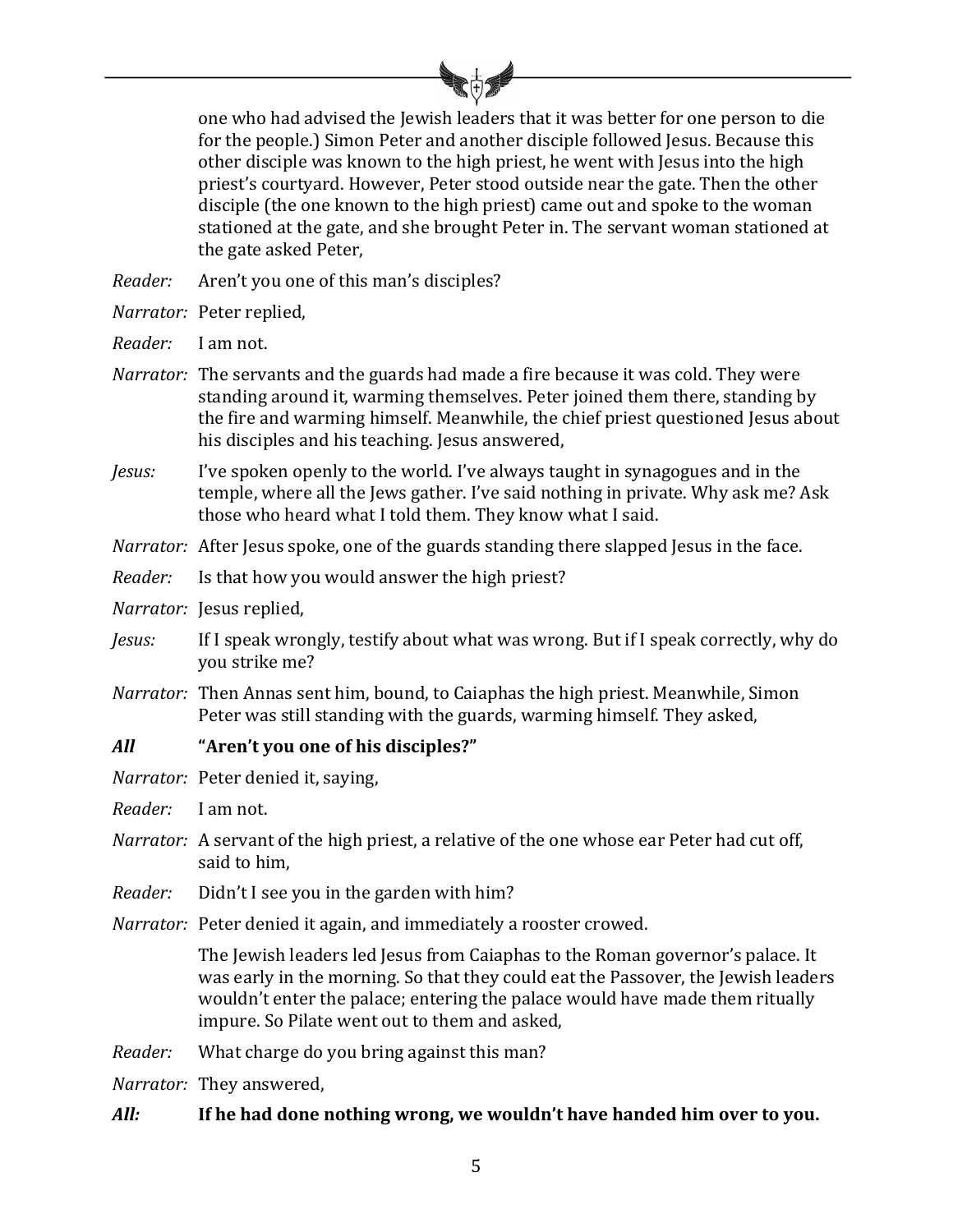

*Narrator:* Pilate responded,

*Reader:* Take him yourselves and judge him according to your Law.

*Narrator:* The Jewish leaders replied,

#### All: The Law doesn't allow us to kill anyone.

- *Narrator:* (This was so that Jesus' word might be fulfilled when he indicated how he was going to die.) Pilate went back into the palace. He summoned Jesus and asked,
- *Reader:* Are you the King of the Jews?

*Narrator:* Iesus answered.

- *Jesus:* Do you say this on your own or have others spoken to you about me?
- *Narrator:* Pilate responded,
- *Reader:* I'm not a Jew, am I? Your nation and its chief priests handed you over to me. What have you done?
- *Narrator:* Jesus replied,
- *Jesus:* My kingdom doesn't originate from this world. If it did, my guards would fight so that I wouldn't have been arrested by the Jewish leaders. My kingdom isn't from here.
- *Narrator:* Pilate said,
- *Reader:* So you are a king?
- *Narrator:* Jesus answered,
- *Jesus:* You say that I am a king. I was born and came into the world for this reason: to testify to the truth. Whoever accepts the truth listens to my voice.
- *Narrator:* Pilate asked,
- *Reader:* What is truth?
- *Narrator:* After Pilate said this, he returned to the Jewish leaders and said,
- *Reader:* I find no grounds for any charge against him. You have a custom that I release one prisoner for you at Passover. Do you want me to release for you the king of the Jews?
- *Narrator:* They shouted,

#### All: **Not this man!** Give us Barabbas!

*Narrator:* (Barabbas was an outlaw.) Then Pilate had Jesus taken and whipped. The soldiers twisted together a crown of thorns and put it on his head, and dressed him in a purple robe. Over and over they went up to him and said,

#### All: **Greetings, king of the Jews!**

- *Narrator:* And they slapped him in the face. Pilate came out of the palace again and said to the Jewish leaders,
- *Reader:* Look! I'm bringing him out to you to let you know that I find no grounds for a charge against him.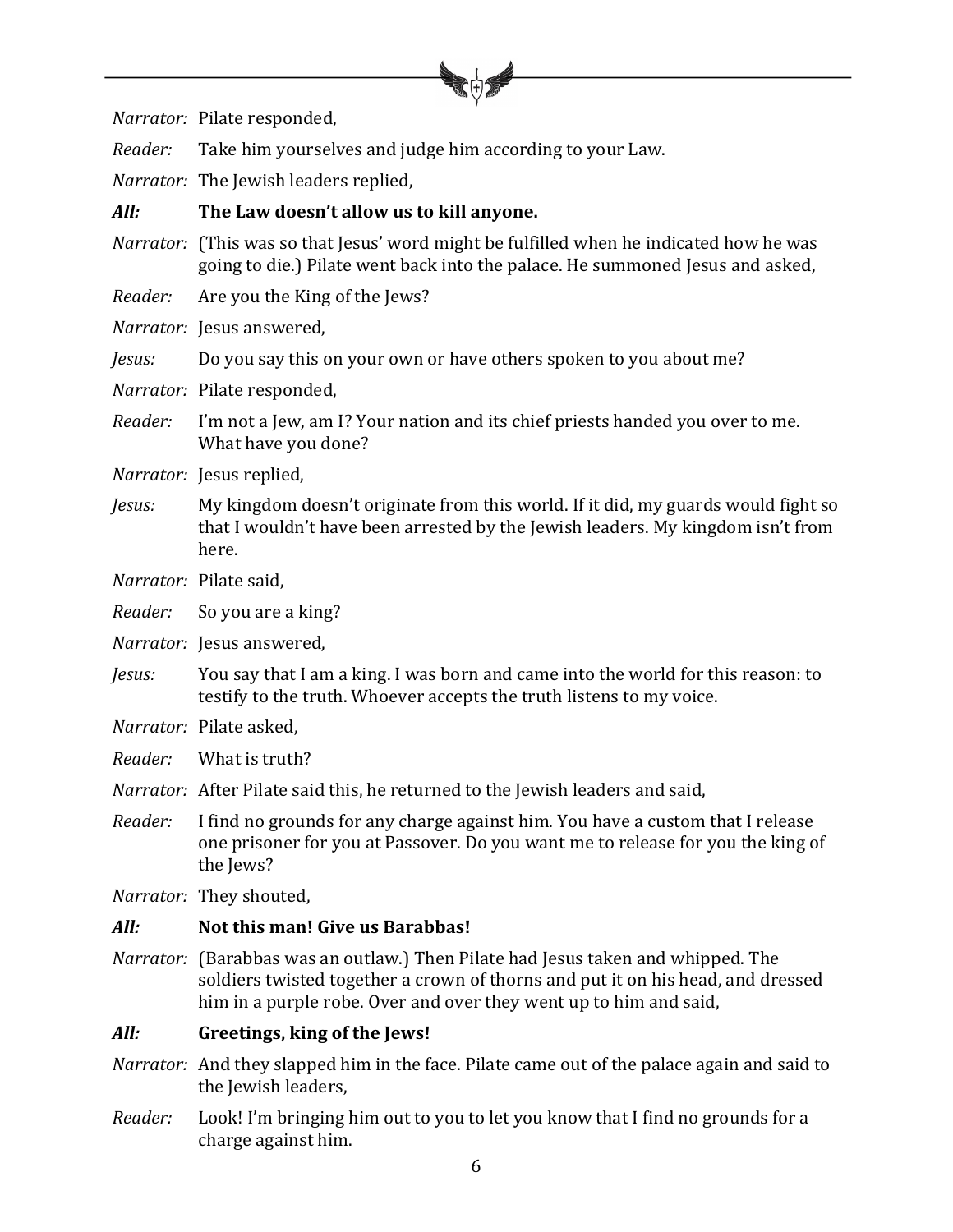|         | Narrator: When Jesus came out, wearing the crown of thorns and the purple robe, Pilate<br>said to them,                                                                                                                                                             |  |  |  |
|---------|---------------------------------------------------------------------------------------------------------------------------------------------------------------------------------------------------------------------------------------------------------------------|--|--|--|
| Reader: | Here's the man!                                                                                                                                                                                                                                                     |  |  |  |
|         | <i>Narrator:</i> When the chief priests and their deputies saw him, they shouted out,                                                                                                                                                                               |  |  |  |
| All:    | Crucify, crucify!                                                                                                                                                                                                                                                   |  |  |  |
|         | Narrator: Pilate told them,                                                                                                                                                                                                                                         |  |  |  |
| Reader: | You take him and crucify him. I don't find any grounds for a charge against him.                                                                                                                                                                                    |  |  |  |
|         | Narrator: The Jewish leaders replied,                                                                                                                                                                                                                               |  |  |  |
| All:    | We have a Law, and according to this Law he ought to die because he made<br>himself out to be God's Son.                                                                                                                                                            |  |  |  |
|         | Narrator: When Pilate heard this word, he was even more afraid. He went back into the<br>residence and spoke to Jesus,                                                                                                                                              |  |  |  |
| Reader: | Where are you from?                                                                                                                                                                                                                                                 |  |  |  |
|         | Narrator: Jesus didn't answer. So Pilate said,                                                                                                                                                                                                                      |  |  |  |
| Reader: | You won't speak to me? Don't you know that I have authority to release you and<br>also to crucify you?                                                                                                                                                              |  |  |  |
|         | Narrator: Jesus replied,                                                                                                                                                                                                                                            |  |  |  |
| Jesus:  | You would have no authority over me if it had not been given to you from above.<br>That's why the one who handed me over to you has the greater sin.                                                                                                                |  |  |  |
|         | Narrator: From that moment on, Pilate wanted to release Jesus. However, the Jewish<br>leaders cried out, saying,                                                                                                                                                    |  |  |  |
| All:    | If you release this man, you aren't a friend of the emperor! Anyone who<br>makes himself out to be a king opposes the emperor!                                                                                                                                      |  |  |  |
|         | <i>Narrator:</i> When Pilate heard these words, he led Jesus out and seated him on the judge's<br>bench at the place called Stone Pavement (in Aramaic, Gabbatha). It was about<br>noon on the Preparation Day for the Passover. Pilate said to the Jewish leaders, |  |  |  |
| Reader: | Here's your king.                                                                                                                                                                                                                                                   |  |  |  |
|         | <i>Narrator:</i> The Jewish leaders cried out,                                                                                                                                                                                                                      |  |  |  |
| All:    | Take him away! Take him away! Crucify him!                                                                                                                                                                                                                          |  |  |  |
|         | Narrator: Pilate responded,                                                                                                                                                                                                                                         |  |  |  |
| Reader: | What? Do you want me to crucify your king?                                                                                                                                                                                                                          |  |  |  |
|         | <i>Narrator:</i> The chief priests answered,                                                                                                                                                                                                                        |  |  |  |
| All:    | We have no king except the emperor.                                                                                                                                                                                                                                 |  |  |  |
|         | <i>Narrator:</i> Then Pilate handed Jesus over to be crucified. The soldiers took Jesus prisoner.<br>Carrying his cross by himself, he went out to a place called Skull Place (in<br>Aramaic, Golgotha).                                                            |  |  |  |

## *Congregation: Please stand as able.*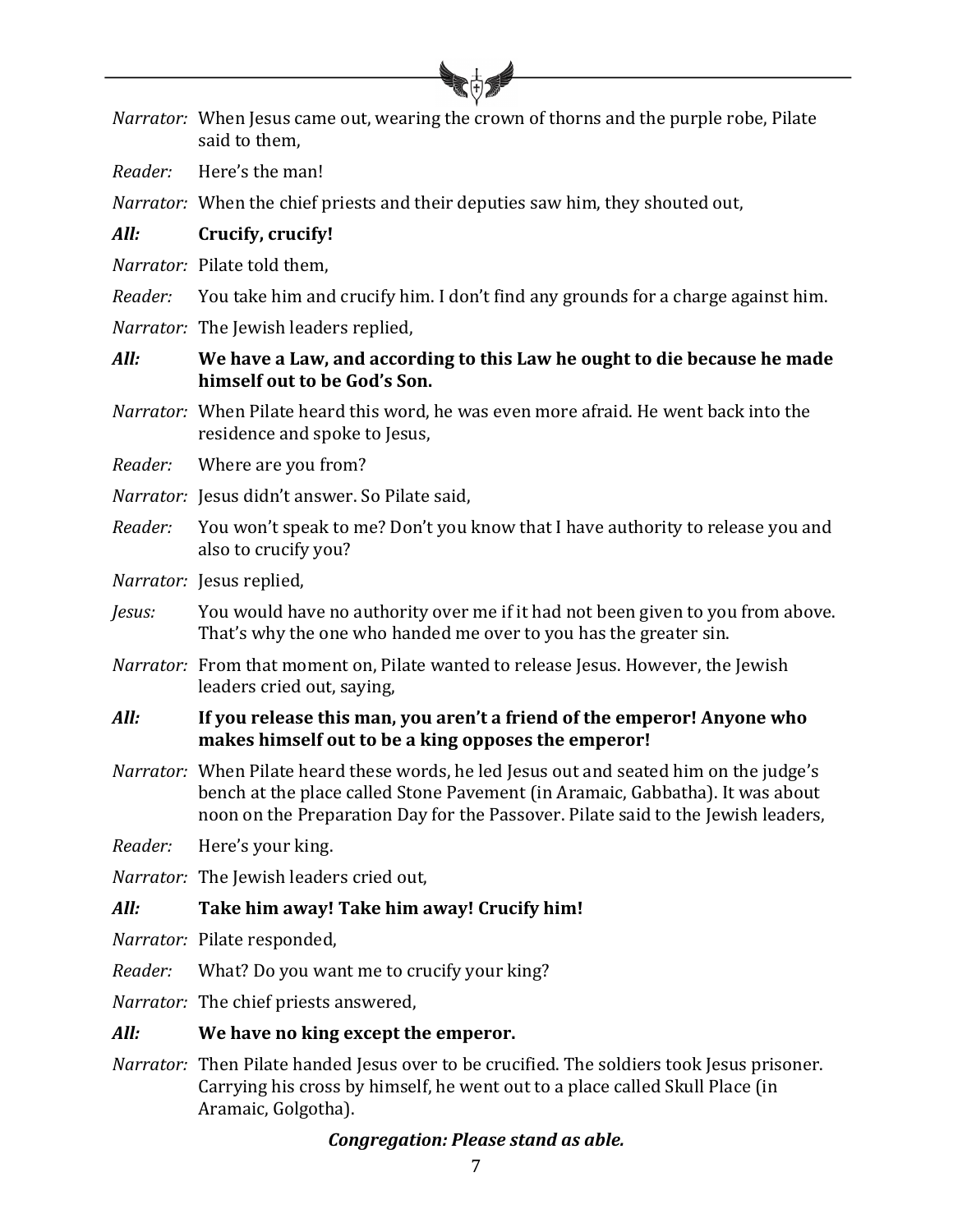

That's where they crucified him—and two others with him, one on each side and Jesus in the middle. Pilate had a public notice written and posted on the cross. It read "Jesus the Nazarene, the king of the Jews." Many of the Jews read this sign, for the place where Jesus was crucified was near the city and it was written in Aramaic, Latin, and Greek. Therefore, the Jewish chief priests complained to Pilate,

#### All: **Don't write, "The king of the Jews"** but "This man said, 'I am king of the **Jews.'"**

*Narrator:* Pilate answered, 

*Reader:* What I've written, I've written.

*Narrator:* When the soldiers crucified Jesus, they took his clothes and his sandals, and divided them into four shares, one for each soldier. His shirt was seamless, woven as one piece from the top to the bottom. They said to each other,

#### All: Let's not tear it. Let's cast lots to see who will get it.

*Narrator:* This was to fulfill the scripture, "They divided my clothes among themselves, and they cast lots for my clothing." That's what the soldiers did. Jesus' mother and his mother's sister. Mary the wife of Clopas, and Mary Magdalene stood near the cross. When Jesus saw his mother and the disciple whom he loved standing nearby, he said to his mother,

*Jesus:* Woman, here is your son.

*Narrator:* Then he said to the disciple,

*Jesus:* Here is your mother.

*Narrator:* And from that time on, this disciple took her into his home. After this, knowing that everything was already completed, in order to fulfill the scripture, Jesus said,

*Jesus:* I am thirsty.

- *Narrator:* A jar full of sour wine was nearby, so the soldiers soaked a sponge in it, placed it on a hyssop branch, and held it up to his lips. When he had received the sour wine, Jesus said,
- *Jesus:* It is finished.

*Narrator:* Bowing his head, he gave up his life.

#### After a short pause, the narrator continues.

It was the Preparation Day and the Jewish leaders didn't want the bodies to remain on the cross on the Sabbath, especially since that Sabbath was an important day. So they asked Pilate to have the legs of those crucified broken and the bodies taken down. Therefore, the soldiers came and broke the legs of the two men who were crucified with Jesus. When they came to Jesus, they saw that he was already dead so they didn't break his legs. However, one of the soldiers pierced his side with a spear, and immediately blood and water came out. The one who saw this has testified, and his testimony is true. He knows that he speaks the truth, and he has testified so that you also can believe. These things happened to fulfill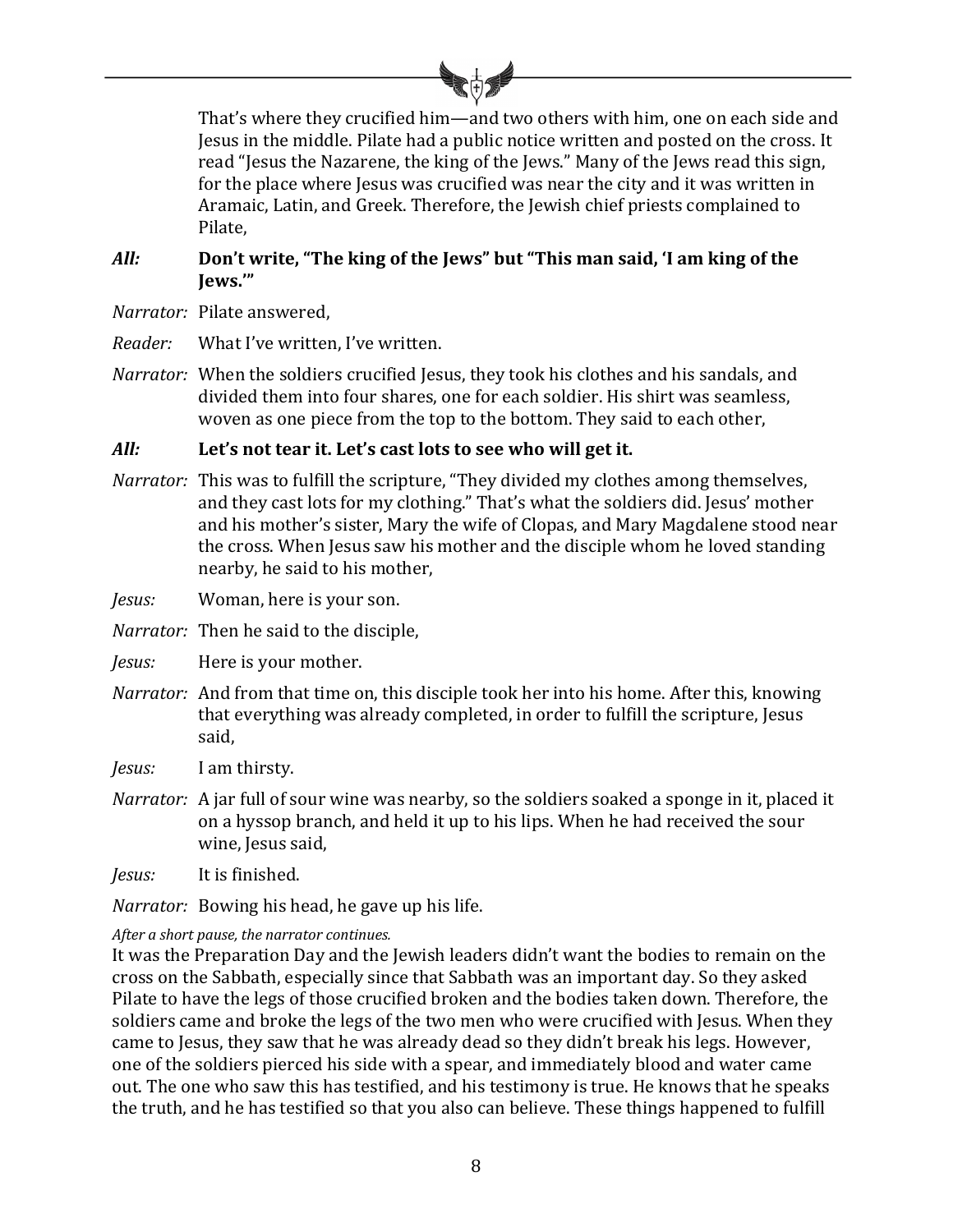

the scripture, "They won't break any of his bones." And another scripture says, "They will look at him whom they have pierced."

After this Joseph of Arimathea asked Pilate if he could take away the body of Jesus. Joseph was a disciple of Jesus, but a secret one because he feared the Jewish authorities. Pilate gave him permission, so he came and took the body away. Nicodemus, the one who at first had come to Jesus at night, was there too. He brought a mixture of myrrh and aloe, nearly seventy-five pounds in all. Following Jewish burial customs, they took Jesus' body and wrapped it, with the spices, in linen cloths. There was a garden in the place where Jesus was crucified, and in the garden was a new tomb in which no one had ever been laid. Because it was the Jewish Preparation Day and the tomb was nearby, they laid Jesus in it.

*A* period of profound silence and personal reflection follows the reading of the Passion Story.

*A period of silence and personal reflection follows the sermon.*

**HOMILY** THE REV. PAUL CLARK

## **THE SOLEMN COLLECTS**

*Please stand as able.*

*Crucifer:* Dear People of God: Our heavenly Father sent his Son into the world, not to condemn the world, but that the world through him might be saved; that all who believe in him might be delivered from the power of sin and death, and become heirs with him of everlasting life.

We pray, therefore, for people everywhere according to their needs.

Let us pray for the holy Catholic Church of Christ throughout the world; That God will confirm his Church in faith, increase it in love, and preserve it in peace.

- *Presider:* Almighty and everlasting God, by whose Spirit the whole body of your faithful people is governed and sanctified: Receive our supplications and prayers which we offer before you for all members of your holy Church, that in their vocation and ministry they may truly and devoutly serve you; through our Lord and Savior Jesus Christ. **Amen**.
- *Crucifer:* Let us pray for all nations and peoples of the earth, and for those in authority among them; That by God's help they may seek justice and truth, and live in peace and concord.
- *Presider:* Almighty God, kindle, we pray, in every heart the true love of peace, and guide with your wisdom those who take counsel for the nations of the earth; that in tranquility your dominion may increase, until the earth is filled with the knowledge of your love; through Jesus Christ our Lord. **Amen**.
- *Crucifer:* Let us pray for all who suffer and are afflicted in body or in mind; That God in his mercy will comfort and relieve them, and grant them the knowledge of his love, and stir up in us the will and patience to minister to their needs.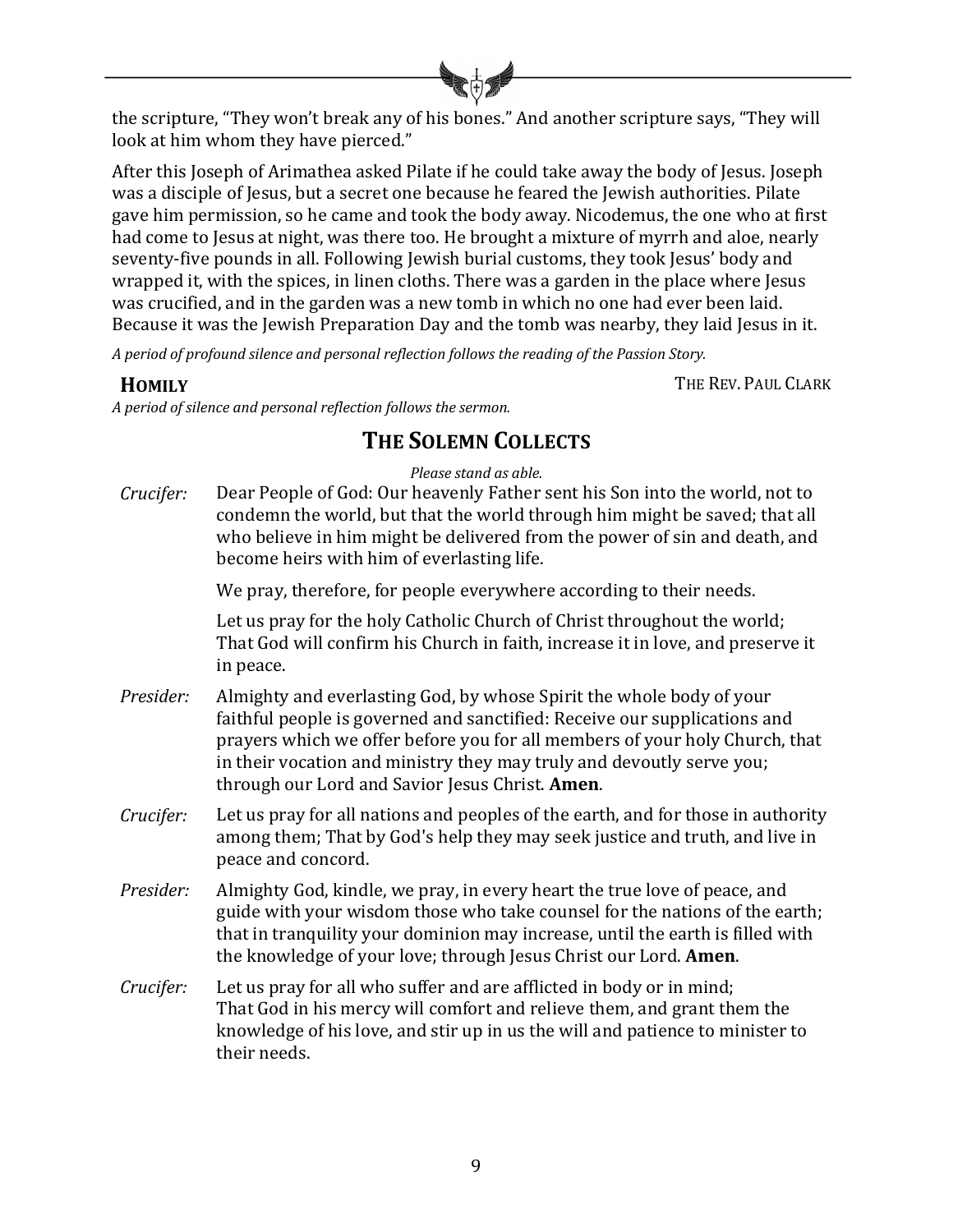| ●↓●       |                                                                                                                                                                                                                                                                                                                                                                                                                                                 |  |  |  |
|-----------|-------------------------------------------------------------------------------------------------------------------------------------------------------------------------------------------------------------------------------------------------------------------------------------------------------------------------------------------------------------------------------------------------------------------------------------------------|--|--|--|
| Presider: | Gracious God, the comfort of all who sorrow, the strength of all who suffer:<br>Let the cry of those in misery and need come to you, that they may find your<br>mercy present with them in all their afflictions; and give us, we pray, the<br>strength to serve them for the sake of him who suffered for us, your Son<br>Jesus Christ our Lord. Amen.                                                                                         |  |  |  |
| Crucifer: | Let us pray for all who have not received the Gospel of Christ;<br>That God will open their hearts to the truth, and lead them to faith and<br>obedience.                                                                                                                                                                                                                                                                                       |  |  |  |
| Presider: | Merciful God, creator of all the peoples of the earth and lover of souls: Have<br>compassion on all who do not know you as you are revealed in your Son<br>Jesus Christ; let your Gospel be preached with grace and power to those who<br>have not heard it; turn the hearts of those who resist it; and bring home to<br>your fold those who have gone astray; that there may be one flock under one<br>shepherd, Jesus Christ our Lord. Amen. |  |  |  |
| Crucifer: | Let us commit ourselves to God, and pray for the grace of a holy life, that,<br>with all who have departed this world and have died in the peace of Christ,<br>and those whose faith is known to God alone, we may be accounted worthy<br>to enter into the fullness of the joy of our Lord, and receive the crown of life<br>in the day of resurrection.                                                                                       |  |  |  |
| Presider: | O God of unchangeable power and eternal light: Look favorably on your<br>whole Church, that wonderful and sacred mystery; by the effectual working<br>of your providence, carry out in tranquility the plan of salvation; let the<br>whole world see and know that things which were cast down are being                                                                                                                                        |  |  |  |

raised up, and things which had grown old are being made new, and that all things are being brought to their perfection by him through whom all things were made, your Son Jesus Christ our Lord; who lives and reigns with you, in the unity of the Holy Spirit, one God, for ever and ever. **Amen**.

## **THE VENERATION**

The presider and people read responsively.

## **ANTHEM 1**

We glory in your cross, O Lord, and praise and glorify your holy resurrection; for by virtue of your cross joy has come to the whole world.

May God be merciful to us and bless us, show us the light of his countenance, and come to us.

Let your ways be known upon earth, your saving health among all nations.

Let the peoples praise you,  $0$  God; let all the peoples praise you.

We glory in your cross, O Lord, and praise and glorify your holy resurrection; for by virtue of your cross joy has come to the whole world.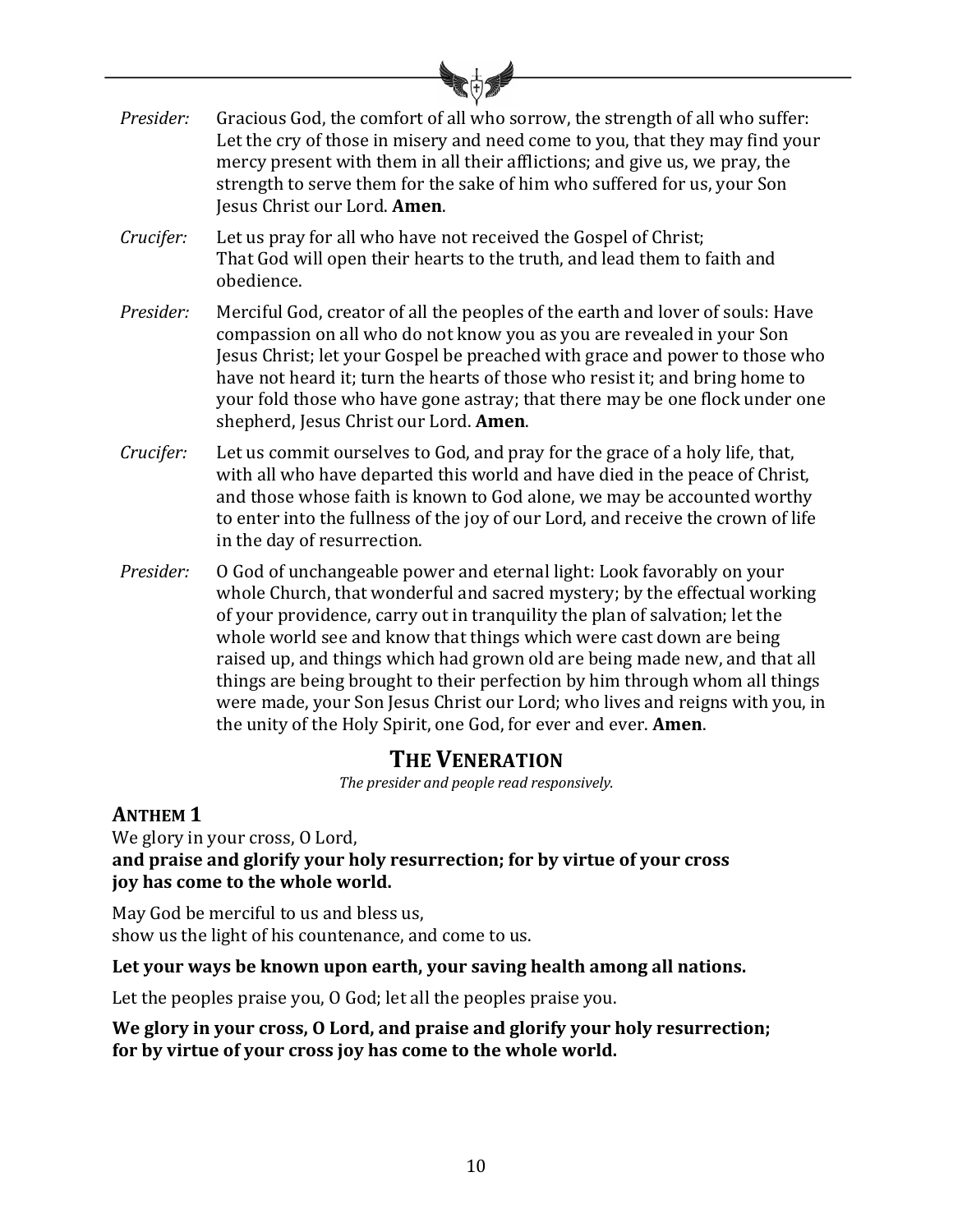#### 11

## **ANTHEM 2**

We adore you, O Christ, and we bless you, **because by your holy cross you have redeemed the world.** 

If we have died with him, we shall also live with him; if we endure, we shall also reign with him.

#### We adore you, O Christ, and we bless you, because by your holy cross you have redeemed the world.

## **ANTHEM 3**

O Savior of the world, who by thy cross and precious blood hast redeemed us: Save us and help us, we humbly beseech thee, O Lord.

## **HOLY COMMUNION FROM THE RESERVED SACRAMENT**

## **CONFESSION OF SIN AND ABSOLUTION** (*BCP p.* 360)

*The Presider says*

Let us confess our sins against God and our neighbor.

*A* period of silent confession will be observed, followed by the congregation saying together:

Most merciful God, we confess that we have sinned against you in thought, word, and deed, by what we have done, and by what we have left undone. We have not loved **you** with our whole heart; we have not loved our neighbors as ourselves. We are **truly sorry and we humbly repent. For the sake of your Son Jesus Christ, have mercy on** us and forgive us; that we may delight in your will, and walk in your ways, to the **glory of your Name. Amen.**

*Priest:* Almighty God have mercy on you, forgive you all your sins through our Lord Jesus Christ, strengthen you in all goodness, and by the power of the Holy Spirit keep you in eternal life. **Amen**.

## **THE LORD'S PRAYER** (*BCP p.* 364)

And now, as our Savior Christ has taught us, we are bold to say, **Our Father, who art in heaven, hallowed be thy Name, thy Kingdom come,** thy will be done on earth, as it is in heaven. Give us this day our daily bread. And forgive us our trespasses, as we forgive those who trespass against us. And lead us not into temptation, but deliver us from evil. For thine is the kingdom, and the power, and the glory, for ever and ever. Amen.

|  | <b>HYMN</b> | <b>GO TO DARK GETHSEMANE</b> | Hymnal 171 |
|--|-------------|------------------------------|------------|
|--|-------------|------------------------------|------------|

While the hymn is sung, the priest will reverently place the consecrated Sacrament on the Altar.

## **COMMUNION**  $(BCP p. 365)$

*The Presider says*

The Gifts of God for the People of God. Take them in remembrance that Christ died for you, and feed on him in your hearts by faith, with thanksgiving.

## WHEREVER YOU ARE IN YOUR SPIRITUAL JOURNEY, YOU ARE WELCOME AT GOD'S TABLE.

*Please come up to the altar rail for communion.* The Bread is given to the people using these words The Body of Christ, the bread of heaven. *The response is:* **Amen.**